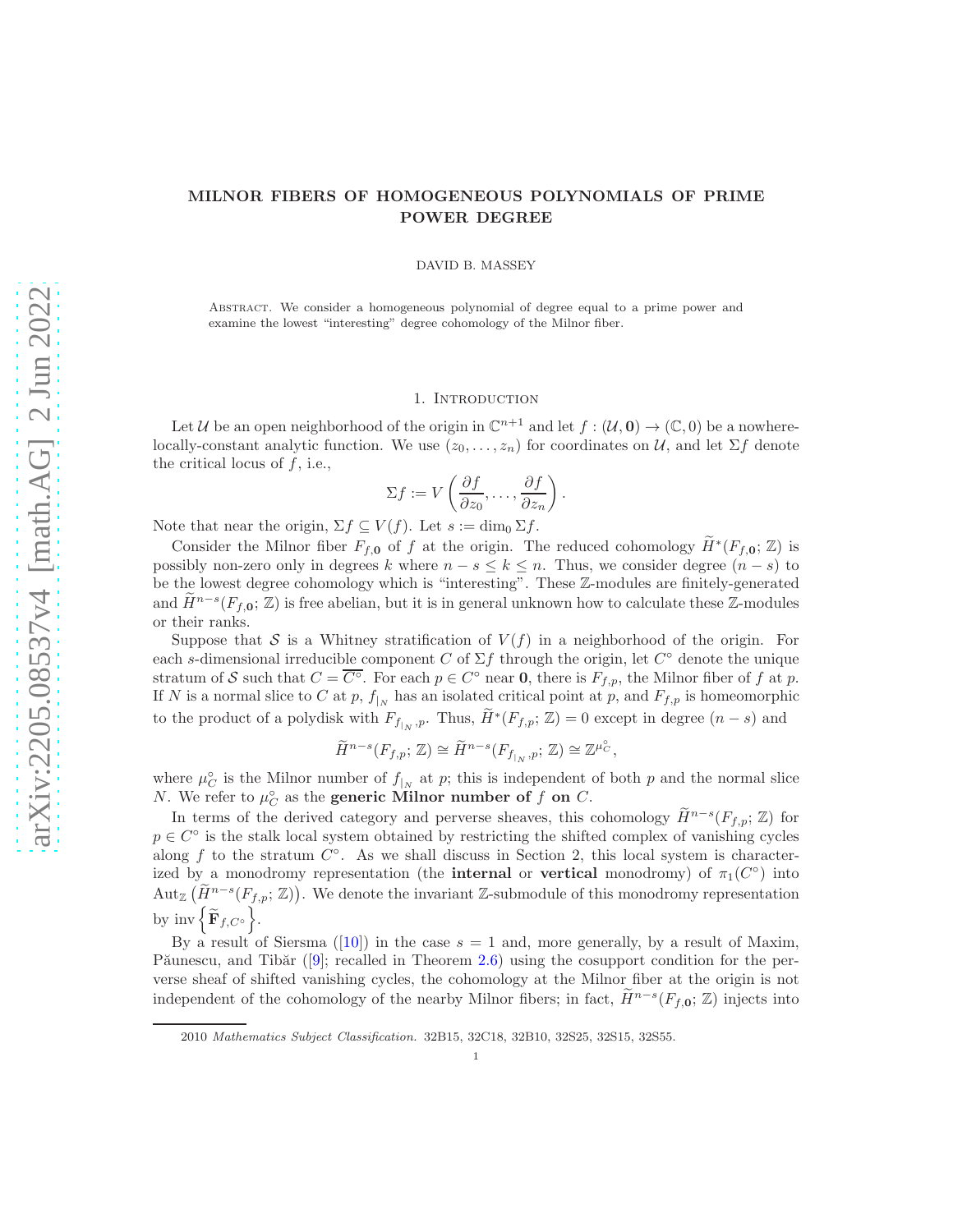the direct sum of the inv $\left\{ \widetilde{\mathbf{F}}_{f,C} \right\}$ , where the direct sum is over all s-dimensional irreducible components C of  $\Sigma f$  through the origin. From this, one immediately obtains the inequality that rank  $\widetilde{H}^{n-s}(F_{f,0};\mathbb{Z}) \leq \sum_{C} \mu_C^{\circ}$ , where the summation is over the s-dimensional irreducible components C of  $\Sigma f$ , and any upper bounds on any rank  $(\text{inv } \{ \tilde{\mathbf{F}}_{f,C} \} )$  gives a better bound on rank  $\widetilde{H}^{n-s}(F_{f,\mathbf{0}};\mathbb{Z}).$ 

In Theorem [3.3,](#page-4-0) we recall an argument of Steenbrink from 6.4 of [\[11\]](#page-11-2) which tells us a strong relationship exists between the Milnor monodromy and the internal monodromy; as our context is different from that of Steenbrink, we supply the proof, but it remains the same. By combining Steenbrink's result with that of Maxim, Păunescu, and Tibăr, and using the Monodromy Theorem  $([2], [4], [5], [7])$  $([2], [4], [5], [7])$  $([2], [4], [5], [7])$  $([2], [4], [5], [7])$  $([2], [4], [5], [7])$  $([2], [4], [5], [7])$  $([2], [4], [5], [7])$  $([2], [4], [5], [7])$  $([2], [4], [5], [7])$  and A'Campo's Theorem  $([1])$  $([1])$  $([1])$  together with a little number theory, we obtain in Theorem [4.4:](#page-9-0)

**Theorem 1.1.** *Suppose that*  $f \in \mathbb{C}[z_0, \ldots, z_n]$  *is homogeneous of degree*  $\mathfrak{p}^m$ *, where*  $\mathfrak{p}$  *is prime.*  $Let s := \dim \Sigma f.$ 

*Then, we have the following upper-bound on the rank of the free abelian group*  $\widetilde{H}^{n-s}(F_{f,0}; \mathbb{Z})$ :

$$
\operatorname{rank}\widetilde{H}^{n-s}(F_{f,\mathbf{0}};\mathbb{Z})\leq\sum_{C}\left[\frac{\mu_{C}^{\circ}+\mathfrak{p}\left\lfloor\frac{\mu_{C}^{\circ}-(-1)^{n+1-s}}{\mathfrak{p}}\right\rfloor+(-1)^{n+1-s}}{2}\right],
$$

*where the summation is over the s-dimensional irreducible components*  $C$  *of*  $\Sigma f$  *and*  $| \cdot |$  *denotes the floor function.*

After we prove the above theorem, we provide examples and then make some closing remarks.

We wish to thank Laurentiu Maxim for many comments, and in particular for providing a reference to [\[9\]](#page-11-1) for the vanishing cycle result in Theorem [2.6.](#page-3-0) We also thank Laurentiu for pointing out Steenbrink's proof in 6.4 of [\[11\]](#page-11-2) of the result which is referred to in this paper as Theorem [3.3.](#page-4-0) We mistakenly believed that we had proved this first in [\[8\]](#page-11-8); crediting J. Steenbrink for this result is long overdue.

### 2. LOCAL SYSTEMS AND THE RESULT OF MAXIM, PAUNESCU, AND TIBAR

The point of this section to introduce terminology and notation required to state and understand the statement of the vanishing cycle result in Theorem 3.4.a of Maxim, Păunescu, and Tibăr from  $[9]$ . However, while discussing monodromy, we also recall the statements of the Monodromy Theorem and A'Campo's Theorem on the Lefschetz number of the Milnor monodromy.

Throughout this section, we continue with  $U$  being an open neighborhood of the origin in  $\mathbb{C}^{n+1}, f : (\mathcal{U}, \mathbf{0}) \to (\mathbb{C}, 0)$  being a nowhere-locally constant analytic function, and we are allowing  $\dim_{\mathbf{Q}} \Sigma f$  to be arbitrary.

For each  $p \in V(f)$ , for all  $k \geq 0$ , we have the Milnor monodromy automorphism  $T_{f,p}^{(k)}$  acting on  $H^k(F_{f,p};\mathbb{Z})$ ; this is obtained by letting the value of f travel counterclockwise once around the base circle of the Milnor fibration and taking the induced automorphism. We have put the degree in parentheses on the monodromy to distinguish it from raising to a power (which we will do later).

For each  $p \in V(f)$ , the cohomology  $H^k(F_{f,p}; \mathbb{Z})$  is a finitely-generated  $\mathbb{Z}$ -module and, hence, is a direct sum of  $\mathbb{Z}^{b_k}$  for some non-negative integer  $b_k$  (the degree k Betti number) with a torsion submodule. The monodromy  $T_{f,p}^{(k)}$  is an automorphism of this entire Z-module.

However, for the remainder of this paper, whenever we discuss the determinant, trace, eigenvalues, characteristic polynomials, or Lefschetz numbers of automorphisms of  $H^k(F_{f,p}; \mathbb{Z})$ , we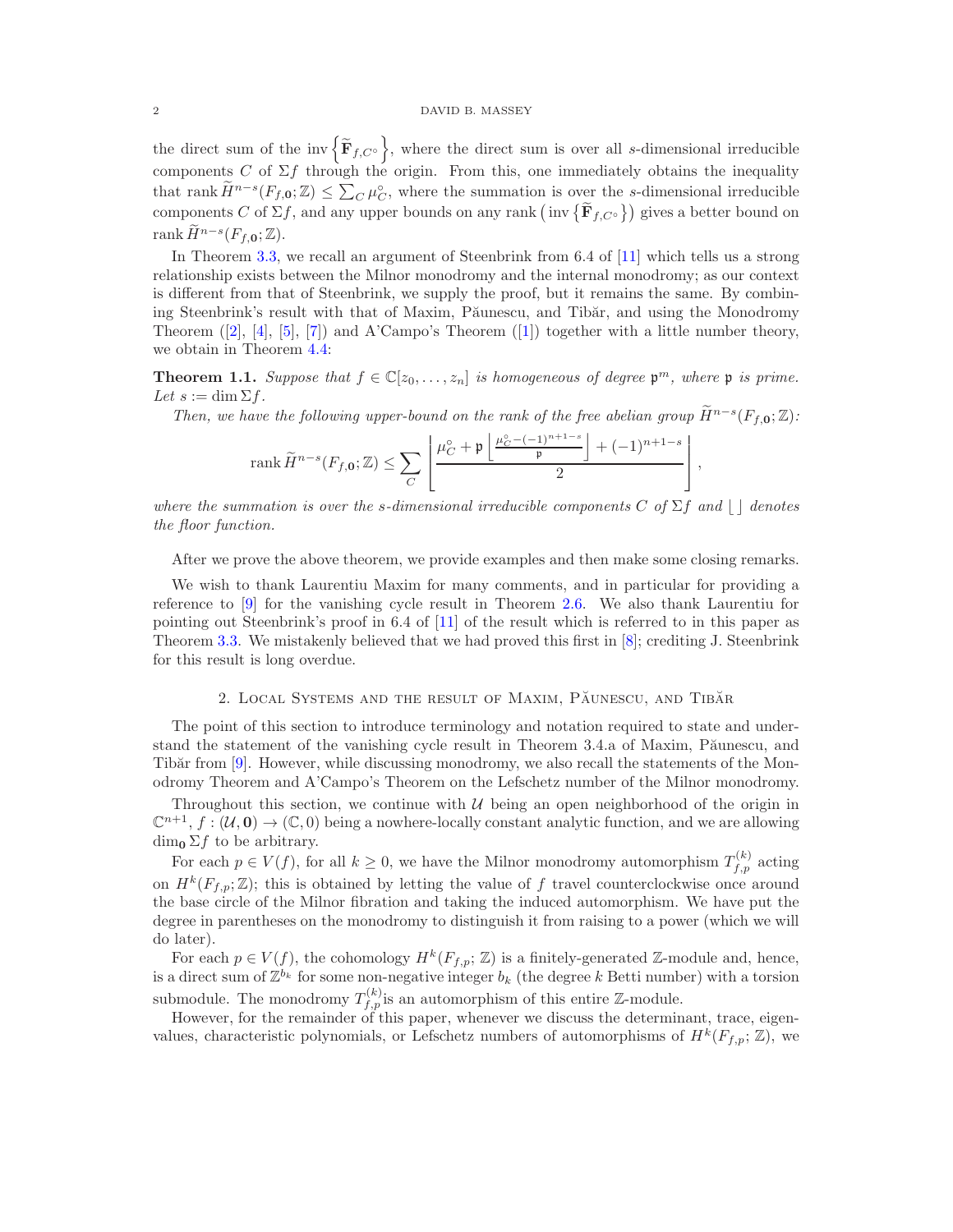are referring to the automorphisms induced on the free abelian part of  $H^k(F_{f,p};\mathbb{Z})$ , that is, induced on  $H^k(F_{f,p};\mathbb{Z})$  modulo its torsion submodule. These automorphisms are represented by invertible integral matrices. Thus the determinant would be a unit in  $\mathbb{Z}$ , i.e.,  $\pm 1$  and the trace must be an integer; in fact, the entire characteristic polynomial would have integer coefficients.

There is the well-known:

**Theorem 2.1.** (The Monodromy Theorem, [\[2\]](#page-11-3), [\[4\]](#page-11-4), [\[5\]](#page-11-5), [\[7\]](#page-11-6)): *For all*  $p \in V(f)$ *, for each k, the*  $Milnor monodromy T<sub>f,p</sub><sup>(k)</sup>$  *is quasi-unipotent, i.e., has complex eigenvalues which are all roots of unity.*

As an easy, but not so well known, corollary to this, we have:

<span id="page-2-1"></span>**Corollary 2.2.** The characteristic polynomial of  $(T_{f,p}^{(k)})^{-1}$  is equal to the characteristic poly*nomial of*  $T_{f,p}^{(k)}$ .

*Proof.* The characteristic polynomial of  $T_{f,p}^{(k)}$  has integer (in particular, real) coefficients. Thus the roots other than  $\pm 1$ , the eigenvalues with multiplicities, occur in complex conjugate pairs. But the conjugate of a root of unity is its reciprocal. Thus the eigenvalues  $\neq \pm 1$  occur in reciprocal pairs. However the eigenvalues (with multiplicities) of  $(T_{f,p}^{(k)})^{-1}$  are the reciprocals of the eigenvalues of  $T_{f,p}^{(k)}$ , and we are finished.

We also have the following well-known theorem:

<span id="page-2-0"></span>**Theorem 2.3.** (A'Campo's Theorem, [\[1\]](#page-11-7)): *Suppose that*  $p \in \Sigma f \cap V(f)$ *. Then the Lefschetz number*  $\mathfrak{L}\left\{T_{f,p}^{(*)}\right\}$  *is equal to* 0*.* 

Before stating the result of Maxim, Păunescu, and Tibăr that we need, we must have a discussion about local systems.

Definition 2.4. *Let* Y *be a connected complex analytic space. A* local system L *of* Z*-modules on* Y *is a locally constant sheaf of* Z*-modules on* Y *. Specifying such a local system is equivalent to selecting a point*  $p \in Y$  *and specifying a group homomorphism (the monodromy representation)* 

$$
\rho : \pi_1(Y, p) \to \mathrm{Aut}_{\mathbb{Z}}(\mathbf{L}_p),
$$

*where*  $L_p$  *is the stalk of*  $L$  *at*  $p$ *. The global sections of*  $L$  *are* 

$$
H^{0}(Y; \mathbf{L}) \cong \bigcap_{\gamma \in \pi_{1}(Y, p)} \ker \{id - \rho(\gamma)\};
$$

*this is the submodule of* L<sup>p</sup> *of elements which are invariant under all of the monodromy actions and, as the isomorphism-type of this submodule is independent of* p*, we denote this submodule*  $by$  inv ${L}$ .

Now we need to define a special local system related to the Milnor fiber.

**Definition 2.5.** Let U be an open neighborhood of the origin in  $\mathbb{C}^{n+1}$  and  $f : (\mathcal{U}, \mathbf{0}) \to (\mathbb{C}, 0)$ *being a nowhere-locally constant analytic function. Let*  $s := \dim_0 \Sigma f$ .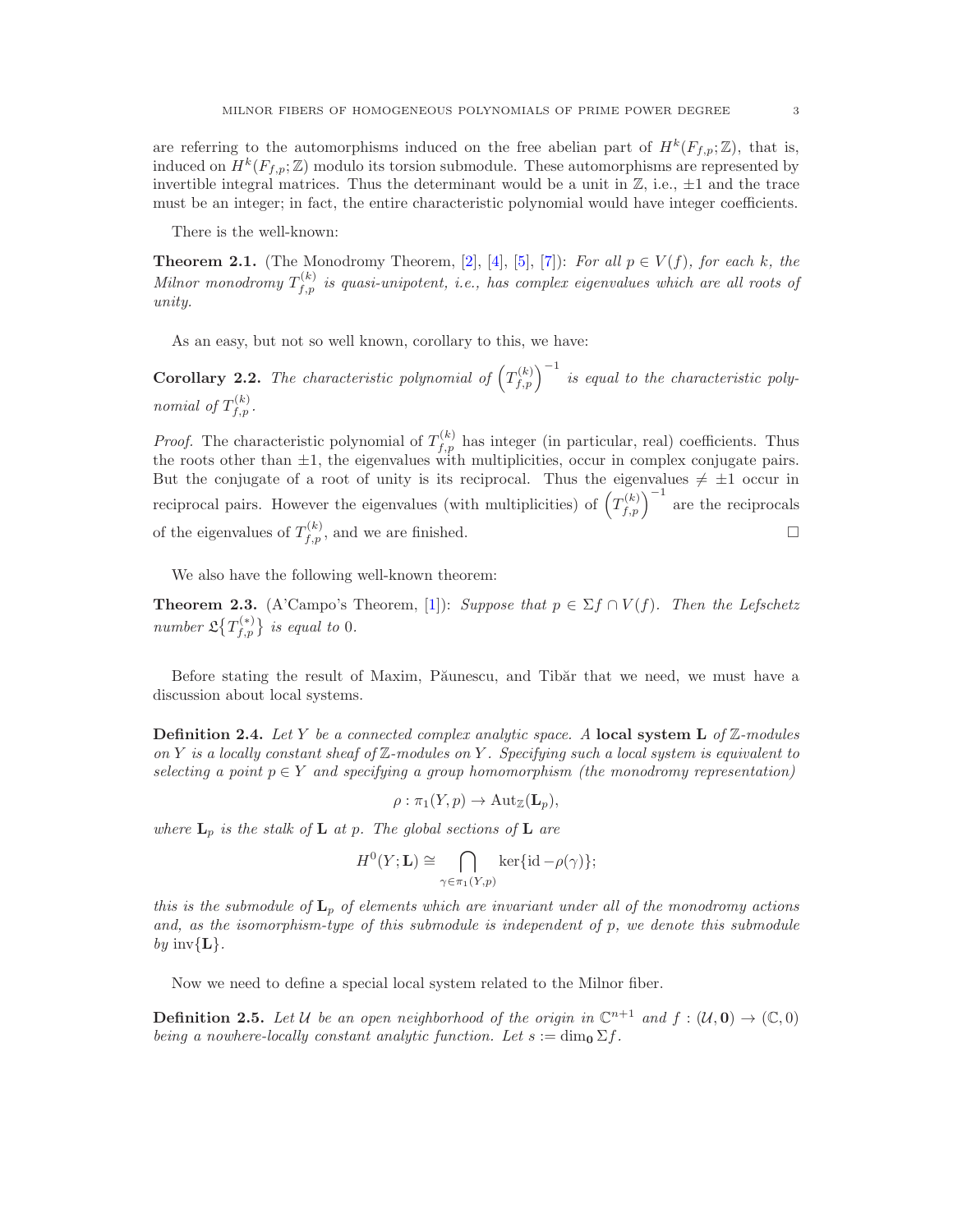### 4 DAVID B. MASSEY

*Then, for each irreducible component* C, there is an analytic Zariski open dense subset  $C^{\circ} \subseteq C$  $(e.g., a Whitney stratum in some Whitney stratification of  $V(f)$ ) such that the reduced cohomol$ *ogy*  $\widetilde{H}^{n-s}(F_{f,p}; \mathbb{Z})$ , for  $p \in C^{\circ}$ , is locally constant on  $C^{\circ}$  and determines a local system given by *automophisms of*  $\widetilde{H}^{n-s}(F_{f,p}; \mathbb{Z})$  *as the point* p *travels around loops in*  $C^{\circ}$ .

*We call this* the reduced Milnor local system on  $C^{\circ}$  *and denote it by*  $\mathbf{F}_{f,C^{\circ}}$ *. (In formal*  $perverse\,\,sheaf\,\,terms,\,\,this\,\,is\,\,the\,\,local\,\,system\,\left(\mathbf{H}^{-s}(\phi_f[-1]\mathbb{Z}_U^\bullet[n+1])\right)_{|_{C^\circ}},\,\,the\,\,restriction\,\,of\,\,the\,\,equation$ *shifted vanishing cycles along*  $f$ *.)* The stalk of this local system is  $\widetilde{H}^{n-s}(F_{f,p}; \mathbb{Z}) \cong \mathbb{Z}^{\mu_C^{\circ}}$ .

Now, we give the result from Theorem 3.4.a of [\[9\]](#page-11-1), which is obtained by using the cosupport condition satisfied by the perverse sheaf of shifted vanishing cycles along f.

<span id="page-3-0"></span>**Theorem 2.6.** (Maxim, Păunescu, Tibăr) Let U be an open neighborhood of the origin in  $\mathbb{C}^{n+1}$ *and*  $f : (\mathcal{U}, \mathbf{0}) \to (\mathbb{C}, 0)$  *being a nowhere-locally constant analytic function. Let*  $s := \dim_{\mathbf{0}} \Sigma f$ . *Then there is an injection*

$$
\widetilde{H}^{n-s}(F_{f,\mathbf{0}};\mathbb{Z})\hookrightarrow \bigoplus_{C}\text{inv}\left\{\widetilde{\mathbf{F}}_{f,C^{\circ}}\right\},\,
$$

*where* C *runs over the* s*-dimensional irreducible components of* Σf *at the origin. This injection commutes with the respective Milnor monodromies.*

*In particular,* rank  $\widetilde{H}^{n-s}(F_{f,0}; \mathbb{Z}) \leq \sum_{C} \mu_C^{\circ}$ .

The remainder of this paper is about improving the bound

$$
\operatorname{rank} \widetilde{H}^{n-s}(F_{f,0}; \mathbb{Z}) \le \sum_{C} \mu_C^{\circ}
$$

from Theorem [2.6,](#page-3-0) that is, we want to show, for at least one s-dimensional component C of  $\Sigma f$ , that

$$
\operatorname{rank} \operatorname{inv} \left\{ \widetilde{\mathbf{F}}_{f,C^{\diamond}} \right\} < \mu_{C}^{\diamond}.
$$

Thus, we want to put a "good" bound on the geometric multiplicity of the eigenvalue 1 for at least one monodromy action of the local system  $\mathbf{F}_{f,C} \cdot$ ; we accomplish this by putting bounds on the algebraic multiplicity of the eigenvalue 1.

## 3. Homogeneous polynomials of arbitrary degree

In this section, we assume that f is a homogeneous polynomial in  $\mathbb{C}[z_0, \ldots, z_n]$  of arbitrary degree d such that  $s := \dim \Sigma f$  is also arbitrary.

We wish first to dispose of an easy, but not completely trivial, case of the more general results we will derive later.

<span id="page-3-1"></span>**Proposition 3.1.** *Suppose that*  $f \in \mathbb{C}[z_0, \ldots, z_n]$  *is homogeneous of degree d and* dim  $\Sigma f = n$ *, so that* f *is not reduced. Let*

$$
f = \prod_{k=1}^r g_k^{a_k}
$$

be the irreducible factorization of f. Let  $\mu_k^{\circ}$  denote the generic Milnor number of f on  $V(g_k)$ . *Then,*

- (1) for each k,  $\mu_k^{\circ} = a_k 1$ , and the number of connected components of  $F_{f,0}$  is  $gcd\{a_k\}_k$ ;
- (2) rank  $\widetilde{H}^0(F_{f,0}; \mathbb{Z}) = \gcd\{a_k\}_k 1 \leq \sum_k (a_k 1) = \sum_k \mu_k^{\circ}$ ;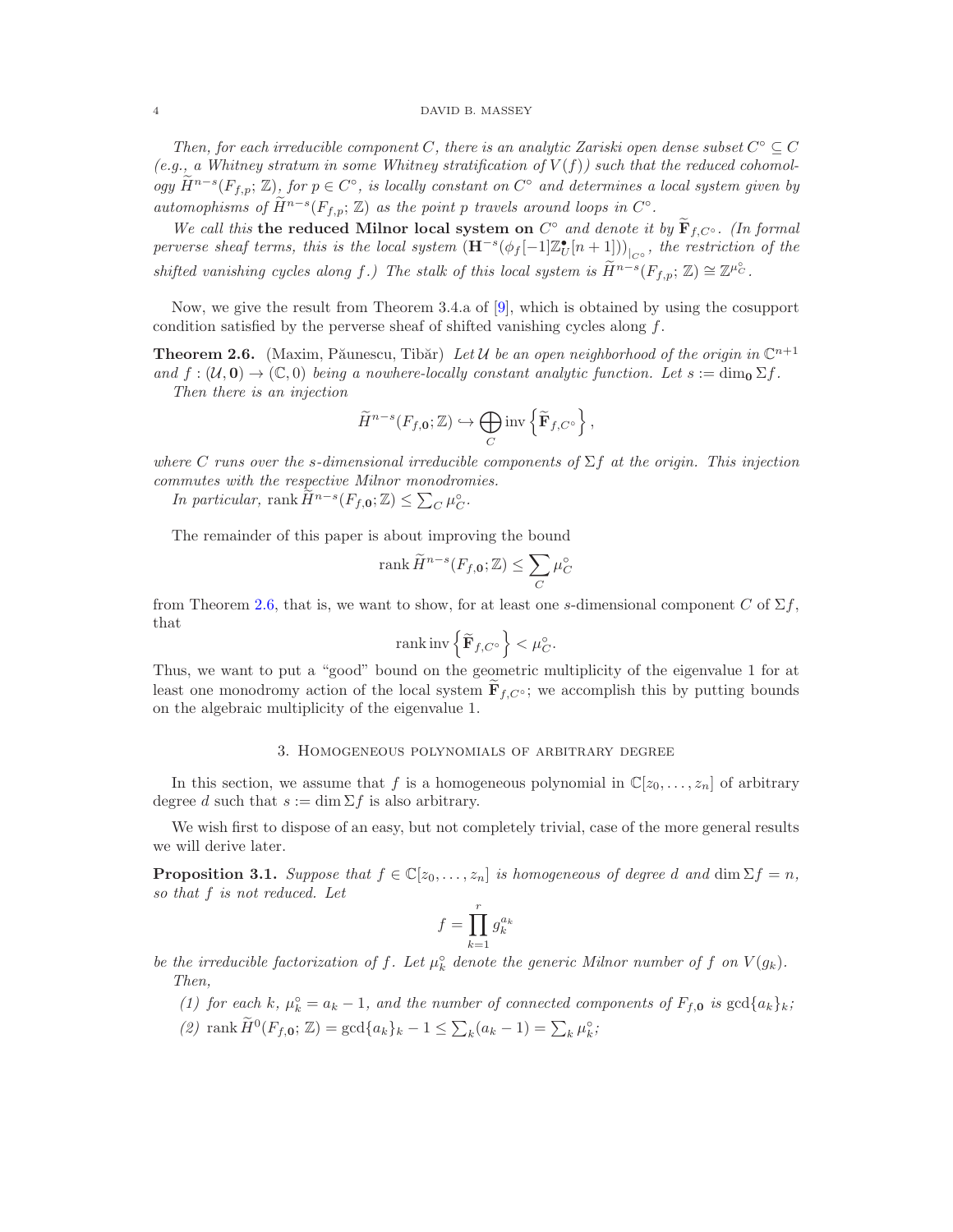(3) Let S be a set of natural numbers such that, for all  $m \in S$ ,  $gcd(m, d) = 1$ . Let  $S - 1 :=$ {m − 1 | m ∈ S}*. Then,*

$$
\operatorname{rank} \widetilde{H}^0(F_{f,{\bf 0}};\, {\mathbb Z})\leq \sum_{\mu_k^\circ\not\in S-1} \mu_k^\circ.
$$

*Proof.* That  $\mu_k^{\circ} = a_k - 1$  is trivial. That the number of connected components of  $F_{f,0}$  is  $\gcd\{a_k\}_k$ follows at once from Dimca's Proposition 2.3 of [\[3\]](#page-11-9). Item 2 is immediate from Item 1.

Item 3 requires a small argument. If, for all k,  $\mu_k^{\circ} \notin S - 1$ , then Item 3 is true by Item 2. Now suppose that there exists  $\mu_{k_0}^{\circ} = a_{k_0} - 1 \in S - 1$ , so that  $a_{k_0} = m$ , where  $m \in S$ . Then, as  $gcd(m, d) = 1$  and  $gcd{a_k}_k$  divides d, we must have  $gcd{a_k}_k = 1$ . Thus, by Item 2, rank  $\widetilde{H}^0(F_{f,0};\mathbb{Z})=0$  and the inequality in Item 3 holds (where, as usual, a summation over an empty indexing set is zero).  $\Box$ 

Now suppose that  $\nu$  is an arbitrary complex line in  $V(f)$  which contains the origin. Then  $\nu$  is homeomorphic to a disk and so  $\nu - \{0\}$  has the homotopy-type of a circle, with a default "counterclockwise" orientation determined by the complex structure on  $\nu - \{0\}$ . Let  $p \in \nu - \{0\}$  near **0**. Then there is the internal monodromy automorphism  $Q_{f,\nu}^{(k)}$  which acts on  $\widetilde{H}^k(F_{f,p}; \mathbb{Z})$ ; this automorphism is induced by leaving the value of  $f$  fixed, but letting  $p$  travel once counterclockwise around the punctured disk  $\nu - \{0\}$ .

**Definition 3.2.** Let  $p \in \nu - \{0\}$ . Then, in each degree k, there is the corresponding internal  $\textbf{monodromy}$  automorphism  $Q_{f,\nu}^{(k)}$  which acts on  $H^k(F_{f,p};\mathbb{Z})$ ; this automorphism is induced by *leaving the value of* f *fixed, but letting* p *travel once counterclockwise around the punctured disk*  $\nu - \{0\}.$ 

We have the following fundamental relationship between our two monodromies. In fact, in [\[8\]](#page-11-8), we derived this relation in the case of central hyperplane arrangements in  $\mathbb{C}^3$  by blowing up the origin. However, the result is more generally true for arbitrary homogeneous polynomials, with essentially the same proof, and there was never any need to blow up. While we are in a different setting, the proof that we give is that of Steenbrink in 6.2 of [\[11\]](#page-11-2); we give the proof because it is short and to make it clear that the result holds in our setting.

<span id="page-4-0"></span>**Theorem 3.3.** (Steenbrink) *Suppose* f *is homogeneous of degree d. Let*  $\nu \subseteq V(f)$  *be a complex line through the origin and let*  $p \in \nu - \{0\}$ *. Then* 

$$
Q_{f,\nu}^{(k)} = \left(T_{f,p}^{(k)}\right)^{-d}.
$$

*Proof.* We assume without loss of generality that  $\nu$  is the  $z_0$ -axis, and do what one would do if blowing up the origin, without actually blowing up the origin.

As in the introduction, if N is a normal slice to  $\nu$  at  $p \in \nu - \{0\}$ ,  $F_{f,p}$  is homeomorphic to the product of a disk with  $F_{f|_N},_p$  (but  $f|_N$  need no longer have an isolated critical point at p). Thus,

$$
H^*(F_{f,p};\mathbb{Z}) \cong H^*(F_{f|_N},p;\mathbb{Z})
$$

and so both the Milnor monodromy and the internal monodromy can be viewed as acting on  $H^*(F_{f_{|_N},p};\mathbb{Z}).$ 

As coordinates on  $\mathbb{C}^{n+1} - V(z_0)$ , we use  $u_0 := z_0$  and, for  $1 \leq j \leq n$ ,  $u_j := z_j/z_0$ . Thus, on  $\mathbb{C}^{n+1} - V(z_0)$ , our polynomial  $f(z_0, ..., z_n)$  becomes  $u_0^d f(1, u_1, u_2, ..., u_n)$ .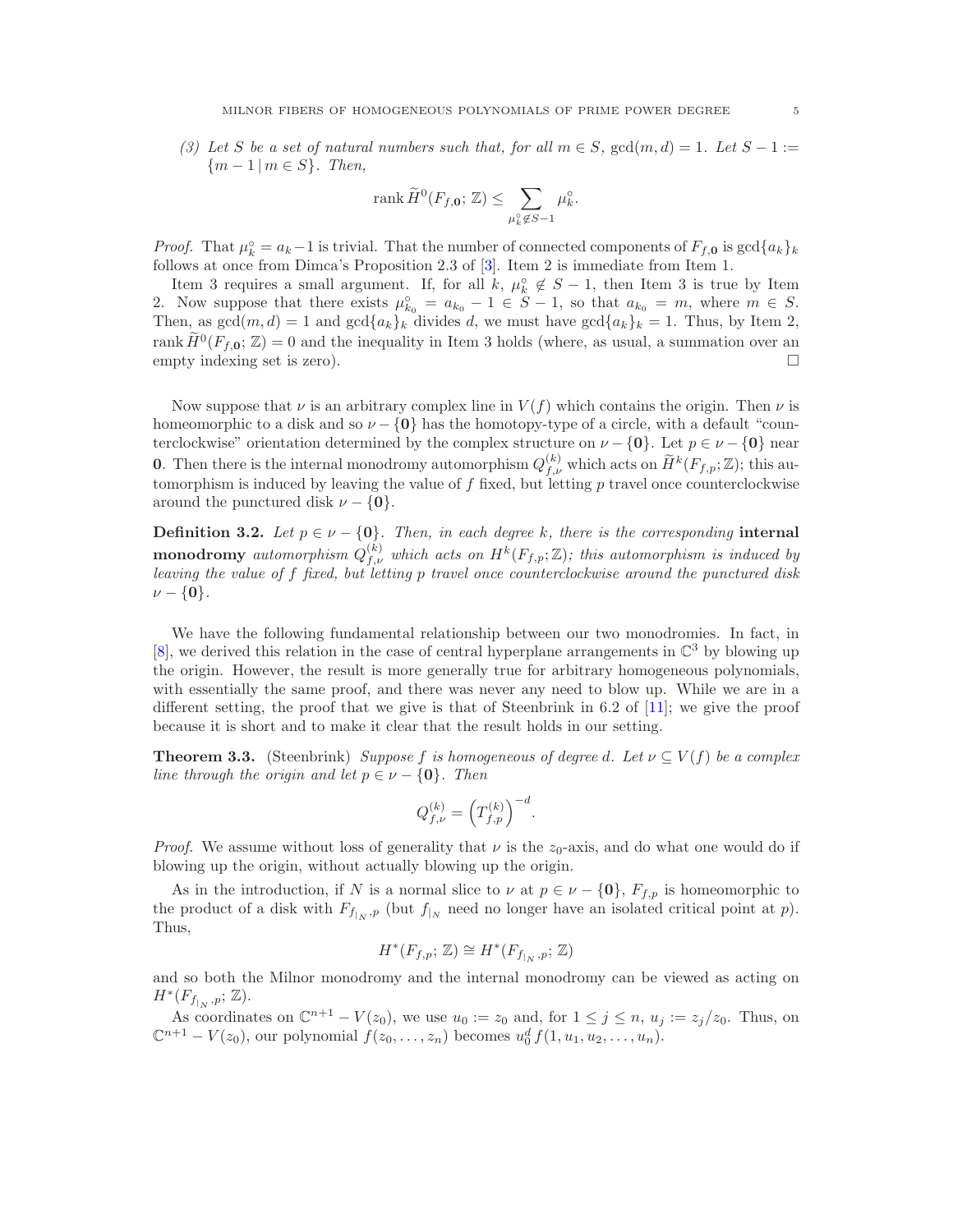We select a value  $t \in \mathbb{C}^*$ ; without loss of generality, we fix  $u_0 = z_0 = t = 1$ . Let  $r, \epsilon \in \mathbb{R}$  be such that  $0 < r \ll \epsilon \ll 1$  so that the Milnor fiber of  $f_1$  at  ${\bf 0}$  is

$$
B_{\epsilon}^{\circ} \cap f_1^{-1}(r) = \{ (u_1, \ldots, u_n) \mid |u_1|^2 + \cdots + |u_n|^2 < \epsilon^2, (1)^d f(1, u_1, \ldots, u_n) = r \},
$$

where  $B_{\epsilon}^{\circ}$  now denotes an open ball of radius  $\epsilon$  centered at the origin in  $\mathbb{C}^{n} \cong \{1\} \times \mathbb{C}^{n}$ , where we define a ball using the coordinates  $u_1, \ldots, u_n$  (which is also an open ball of radius  $\epsilon$  centered at the origin in  $\mathbb{C}^n$  using the coordinates  $z_1, \ldots, z_n$ ).

The Milnor monodromy is induced by following the fiber

$$
B_{\epsilon}^{\circ} \cap f_1^{-1}(r) = \{ (u_1, \dots, u_n) \mid |u_1|^2 + \dots + |u_n|^2 < \epsilon^2, (1)^d f(1, u_1, \dots, u_n) = r e^{i\theta} \}
$$

as  $\theta$  goes from 0 to  $2\pi$ .

The internal monodromy is induced by following the fiber

$$
B_{\epsilon}^{\circ} \cap f_{e^{i\omega}}^{-1}(r) = \{(u_1, \dots, u_n) \mid |u_1|^2 + \dots + |u_n|^2 < \epsilon^2, (e^{i\omega})^d f(1, u_1, \dots, u_n) = r\}
$$

as  $\omega$  goes from 0 to  $2\pi$ . The equality in the set can be rewritten as

$$
f(1, u_1, \dots, u_n) = re^{-id\omega}
$$

and the result follows.  $\Box$ 

From the Monodromy Theorem and Theorem [3.3,](#page-4-0) we immediately conclude that:

<span id="page-5-1"></span>**Corollary 3.4.** *Suppose* f *is homogeneous. Let*  $\nu \subseteq V(f)$  *be a complex line through the origin. Then all of the eigenvalues of*  $Q_{f,\nu}^{(k)}$  *are roots of unity.* 

Now Theorem [2.6](#page-3-0) tells us that

$$
\operatorname{rank} \widetilde{H}^{n-s}(F_{f,0};\mathbb{Z}) \leq \sum_{C} \operatorname{rank} \left\{ \operatorname{inv} \left\{ \widetilde{\mathbf{F}}_{f,C^{\circ}} \right\} \right\},\,
$$

where, for all C, rank  $\{inv \{\widetilde{\mathbf{F}}_{f,C} \circ\} \} \leq \mu_C^{\circ}$ . If C is an s-dimensional component of  $\Sigma f$  and we have a line  $\nu \subseteq C^{\circ}$ , then

$$
\mathrm{inv}\left\{\widetilde{\mathbf{F}}_{f,C^{\mathrm{o}}}\right\} \subseteq \ker\big\{\,\mathrm{id}\,{-}Q_{f,\nu}^{(n-s)}\big\}
$$

and so any non-trivial upper bound on the rank of the eigenspace of 1 for  $Q_{f,\nu}^{(n-s)}$  will give us an improved bound on rank  $\widetilde{H}^{n-s}(F_{f,0};\mathbb{Z}).$ 

In the next corollary, we obtain such bounds in special cases. We should remark that in the  $n-s=0$  case, Item 3 of Proposition [3.1](#page-3-1) gives us the inequalities on rank  $\widetilde{H}^0(F_{f,0};\mathbb{Z})$  that we conclude from the corollary below when  $n - s \geq 1$ .

<span id="page-5-0"></span>**Corollary 3.5.** *Suppose that*  $f \in \mathbb{C}[z_0, \ldots, z_n]$  *is homogeneous of degree d and let s denote*  $\dim \Sigma f$ *. Suppose that*  $n - s \geq 1$  *and*  $s \geq 1$ *. Let* C *be an s-dimensional component of*  $\Sigma f$ *. Then,*

- (1) Suppose that  $\mu_C^{\circ} = 1$ , d is odd, and  $n s$  is even. Then rank  $\left\{ \text{inv} \left\{ \widetilde{\mathbf{F}}_{f,C^{\circ}} \right\} \right\} = 0$ . (2) Suppose that  $\mu_C^{\circ} = 2$ , 3 |d, and  $n - s$  *is even. Then* rank  $\left\{ \text{inv} \left\{ \widetilde{\mathbf{F}}_{f,C^{\circ}} \right\} \right\} = 0$ .
- (3) Suppose that  $\mu_C^{\circ} = 2$ , 6 |d, and  $n s$  *is odd.* Then rank  $\left\{ \text{inv} \left\{ \widetilde{\mathbf{F}}_{f,C^{\circ}} \right\} \right\} = 0$ .
- (4) Suppose that  $\mu_C^{\circ} = 3$ , d is odd, and  $n s$  is even. Then rank  $\left\{ \text{inv} \left\{ \widetilde{\mathbf{F}}_{f,C^{\circ}} \right\} \right\} \leq 1$ .
- (5) Suppose that  $\mu_C^{\circ} = 3$ , *d is odd, and*  $n s$  *is odd. Then* rank  $\left\{ \text{inv} \left\{ \widetilde{\mathbf{F}}_{f,C^{\circ}} \right\} \right\} \leq 2$ .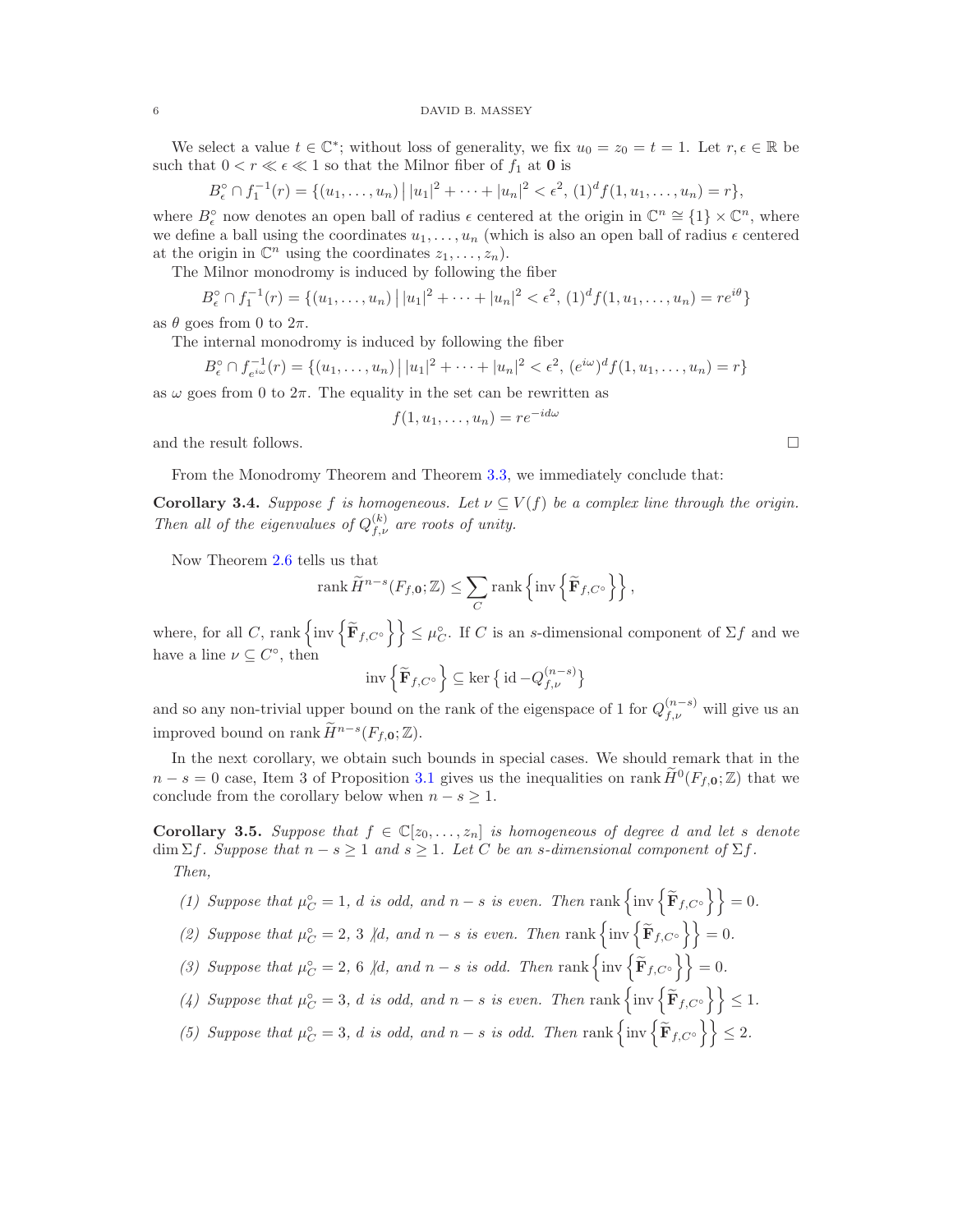*Proof.* Let  $\nu$  be a complex line in  $C^{\circ}$ , and let  $p \in \nu - \{0\}$ . Of course we will use that

$$
\mathrm{inv}\left\{\widetilde{\mathbf{F}}_{f,C^{\mathrm{o}}}\right\} \subseteq \ker\big\{\,\mathrm{id}\,{-}Q_{f,\nu}^{(n-s)}\big\}.
$$

As  $n-s\geq 1$ ,  $\widetilde{H}^{n-s}(F_{f,p};\mathbb{Z})=H^{n-s}(F_{f,p};\mathbb{Z})$ . Recall also that the eigenvalues (with multiplicities) of  $T_{f,p}^{(n-s)}$  are roots of unity which – for eigenvalues other than  $\pm 1$  – must occur in complex conjugate pairs. As a final note before we look at the cases, observe that A'Campo's theorem tells us that the sum of the eigenvalues (with multiplicities) of  $T_{f,p}^{(n-s)}$  is  $-1$  if  $(n-s)$ is even, and is 1 if  $(n - s)$  is odd.

Item 1: Suppose that d is odd,  $n - s$  is even, and  $\mu_C^{\circ} = 1$ . Then, since  $\mu_{\nu}^{\circ} = 1$  and  $(n - s)$ is even,  $T_{f,p}^{(n-s)}$  must be multiplication by -1. Now, since d is odd, Theorem [3.3](#page-4-0) tells us that  $Q_{f,\nu}^{(n-s)}$  must also be multiplication by -1. Thus, ker  $\{\mathrm{id}-Q_{f,\nu}^{(n-s)}\}=0$  and we are finished.

Item 2: Suppose that  $n - s$  is even and  $\mu_C^{\circ} = 2$ . Then the two eigenvalues of  $T_{f,p}^{(n-s)}$  must be

$$
-\frac{1}{2} + \frac{\sqrt{3}}{2} i = e^{2\pi i/3} \quad \text{and} \quad -\frac{1}{2} - \frac{\sqrt{3}}{2} i = e^{-2\pi i/3}.
$$

Now, since 3  $\text{ad}$  and  $Q_{f,\nu}^{(n-s)} = \left(T_{f,p}^{(n-s)}\right)^{-d}$ , we conclude that 1 is not an eigenvalue of  $Q_{f,\nu}^{(n-s)}$ , i.e., ker $\{\mathrm{id} - Q_{f,\nu}^{(n-s)}\} = 0$ , and we are finished.

Item 3: Suppose that  $n - s$  is odd and  $\mu_C^{\circ} = 2$ . Then the two eigenvalues of  $T_{f,p}^{(n-s)}$  must be

$$
\frac{1}{2} + \frac{\sqrt{3}}{2} i = e^{\pi i/3} \quad \text{and} \quad \frac{1}{2} - \frac{\sqrt{3}}{2} i = e^{-\pi i/3}.
$$

Since 6  $\big/d$  and  $Q_{f,\nu}^{(n-s)} = \left(T_{f,p}^{(n-s)}\right)^{-d}$ , we conclude that 1 is not an eigenvalue of  $Q_{f,\nu}^{(n-s)}$ , i.e.,  $\ker{\{\mathrm{id} - Q_{f,\nu}^{(n-s)}\}} = 0$ , and we are finished.

Items 4 and 5: If one of the eigenvalues of  $T^{(n-s)}_{f,p}$  is not  $\pm 1$ , then its complex conjugate must also be an eigenvalue; this would contradict that the eigenvalues are roots of unity and that sum of the eigenvalues is  $\pm 1$ . Thus, if  $(n - s)$  is even, the eigenvalues with multiplicities must be  $-1$ ,  $-1$ ,  $1$  while, if  $(n - s)$  is odd, the eigenvalues must be  $-1$ ,  $1$ ,  $1$ . The stated conclusions follow. follow.  $\Box$ 

**Example 3.6.** Let  $f(x, y, r, t) = r^2y^2 - tx^3$ . So,  $n = 3$  and  $d = 4$ . We find

$$
\Sigma f = V(tx^3, r^2y, ry^2, x^4) = V(x, y) \cup V(x, r) =: C_1 \cup C_2.
$$

Thus  $s = 2$  and  $n - s = 1$  is odd.

To calculate  $\mu_{C_1}^{\circ}$ , we let  $f_{r_0,t_0} = r_0^2 y^2 - t_0 x^3$ , and calculate  $\mu_0(f_{r_0,t_0})$  for generic values of  $r_0$ and  $t_0$ . We find  $\mu_{C_1}^{\circ} = 2$ .

To calculate  $\mu_{C_2}^{\circ}$ , we let  $f_{y_0,t_0} = r^2 y_0^2 - t_0 x^3$ , and calculate  $\mu_0(f_{y_0,t_0})$  for generic values of  $y_0$ and  $t_0$ . We find  $\mu_{C_2}^{\circ} = 2$ .

Therefore, both  $C_1$  and  $C_2$  are the case covered by Item 3 of Corollary [3.5.](#page-5-0) Combining this with Theorem [2.6](#page-3-0) tells us that  $H^1(F_{f,0}; \mathbb{Z}) = 0$ .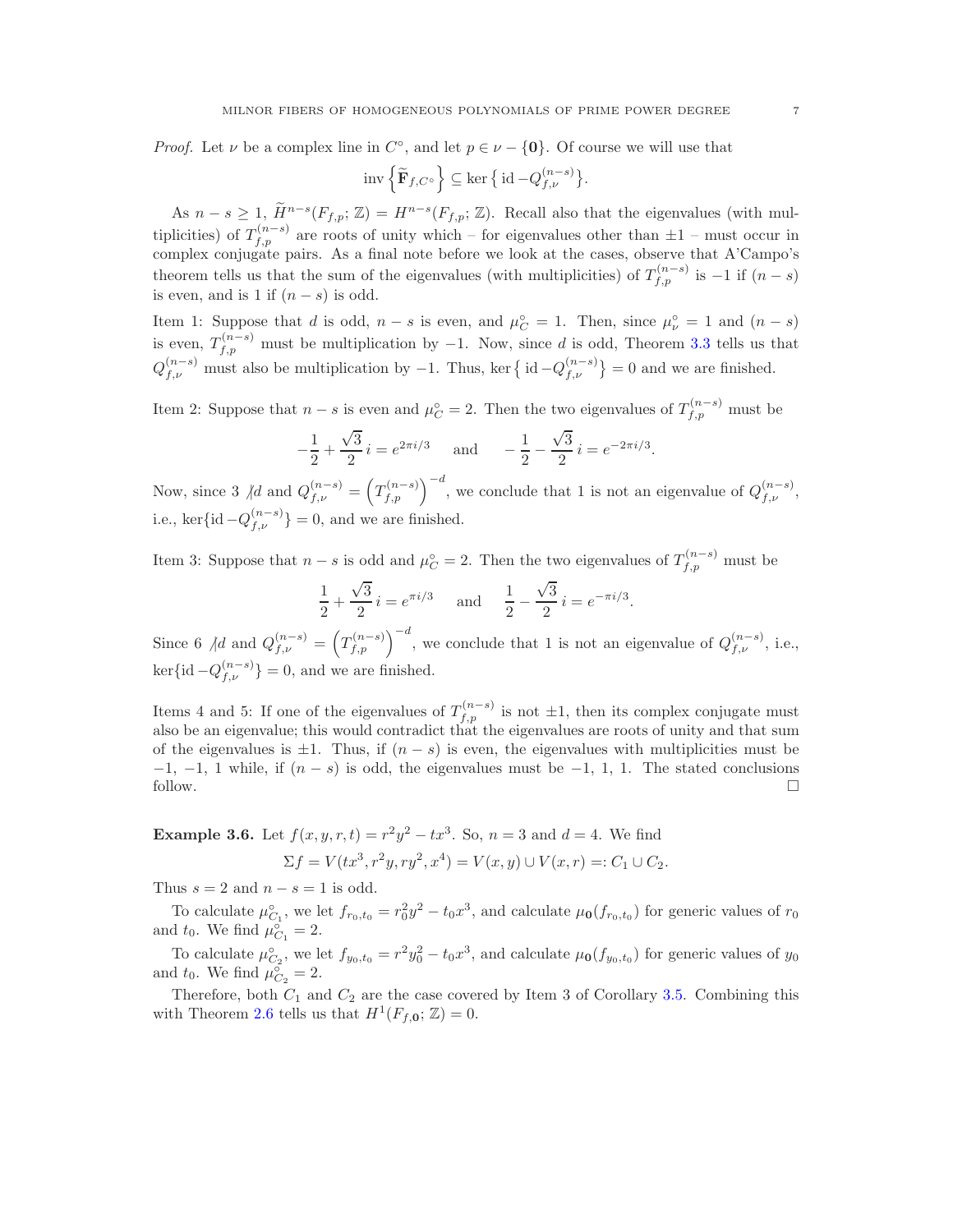#### 8 DAVID B. MASSEY

### 4. Homogeneous polynomials of prime power degree

We continue to assume that f is a homogeneous polynomial in  $\mathbb{C}[z_0, \ldots, z_n]$  of arbitrary degree d, and  $s := \dim \Sigma f$ . Let  $p \in \Sigma f$ .

Theorem [3.3](#page-4-0) tells us that, for all k,  $Q_{f,\nu}^{(k)} = \left(T_{f,p}^{(k)}\right)^{-d}$ , while the theorem of A'Campo, The-orem [2.3,](#page-2-0) tells us that  $\mathfrak{L}\left\{T_{f,p}^{(*)}\right\} = 0$ . Does this tell us anything about the Lefschetz number  $\mathfrak{L}\big\{Q^{(k)}_{f,\nu}\big\}$ ?

The answer is "yes", provided that we assume that the degree d is a prime power.

<span id="page-7-0"></span>**Theorem 4.1.** Suppose that  $f$  is homogeneous of degree  $\mathfrak{p}^m$ , where  $\mathfrak{p}$  is prime. Suppose that  $\nu$  *is a complex line in*  $V(f)$  *which contains the origin, and let*  $p \in \nu - \{0\}$ *. Then, in*  $\mathbb{Z}/p\mathbb{Z}[x]$ *, there is an equality of characteristic polynomials*

$$
char_{Q_{f,\nu}^{(k)}}(x) = char_{T_{f,p}^{(k)}}(x).
$$

*In particular, for all k, the trace of*  $Q_{f,\nu}^{(k)}$  *is congruent modulo* **p** *to the trace of*  $T_{f,p}^{(k)}$ *.* 

*Proof.* We let A denote an integer matrix which represents the action of  $(T_{f,p}^{(k)})^{-1}$  on the free part of  $H^k(F_{f,p};\mathbb{Z})$ . Then, we believe that it is well-known that, in  $(\mathbb{Z}/p\mathbb{Z})[x]$ , the characteristic polynomial char $_A(x)$  equals char<sub>Ap</sub><sup>m</sup> (x); however, since the proof is short, we give it.

By the standard argument on binomial coefficients, we have the following equality modulo  $\mathfrak{p}$ :

$$
(xI - A)^{\mathfrak{p}} = x^{\mathfrak{p}}I - A^{\mathfrak{p}}.
$$

Taking determinants, we find that in  $\mathbb{Z}/p\mathbb{Z}[x]$ ,

$$
(\operatorname{char}_A(x))^{\mathfrak{p}} = \operatorname{char}_{A^{\mathfrak{p}}}(x^{\mathfrak{p}}).
$$

By the standard argument on binomial/multinomial coefficients and Fermat's Little Theorem,

$$
(\text{char}_A(x))^{\mathfrak{p}} = \text{char}_A(x^{\mathfrak{p}}).
$$

Putting the last two equalities together, we obtain  $char_A(x^{\mathfrak{p}}) = char_{A^{\mathfrak{p}}}(x^{\mathfrak{p}})$ , but this implies that  $char_A(x) = char_{A^p}(x)$ .

Iterating this tells us that, in  $(\mathbb{Z}/p\mathbb{Z})[x]$ ,  $char_A(x) = char_{A^p} (x)$ , that is,

$$
\text{char}_{\left(T_{f,p}^{(k)}\right)^{-1}}(x) = \text{char}_{\left(T_{f,p}^{(k)}\right)^{-p^{m}}}(x) = \text{char}_{Q_{f,\nu}^{(k)}}(x),
$$

where the last equality is by Theorem [3.3.](#page-4-0) Finally, Corollary [2.2](#page-2-1) says that  $\text{char}_{\binom{T(k)}{f,p}}^{-1}(x)$  is equal to char<sub> $T_{f,p}^{(k)}(x)$ </sub>, and we are finished.

Combining the above theorem with A'Campo's result, we immediately obtain the following result on the Lefschetz number of  $Q_{f,\nu}^{(*)}$ :

Corollary 4.2. *Suppose that* f *is homogeneous of degree* p <sup>m</sup>*, where* p *is prime. Suppose that*  $\nu \subseteq \Sigma f$  is a complex line which contains the origin. Then,  $\nu$  divides  $\mathfrak{L}\{Q_{f,\nu}^{(*)}\}.$ 

Now we can prove: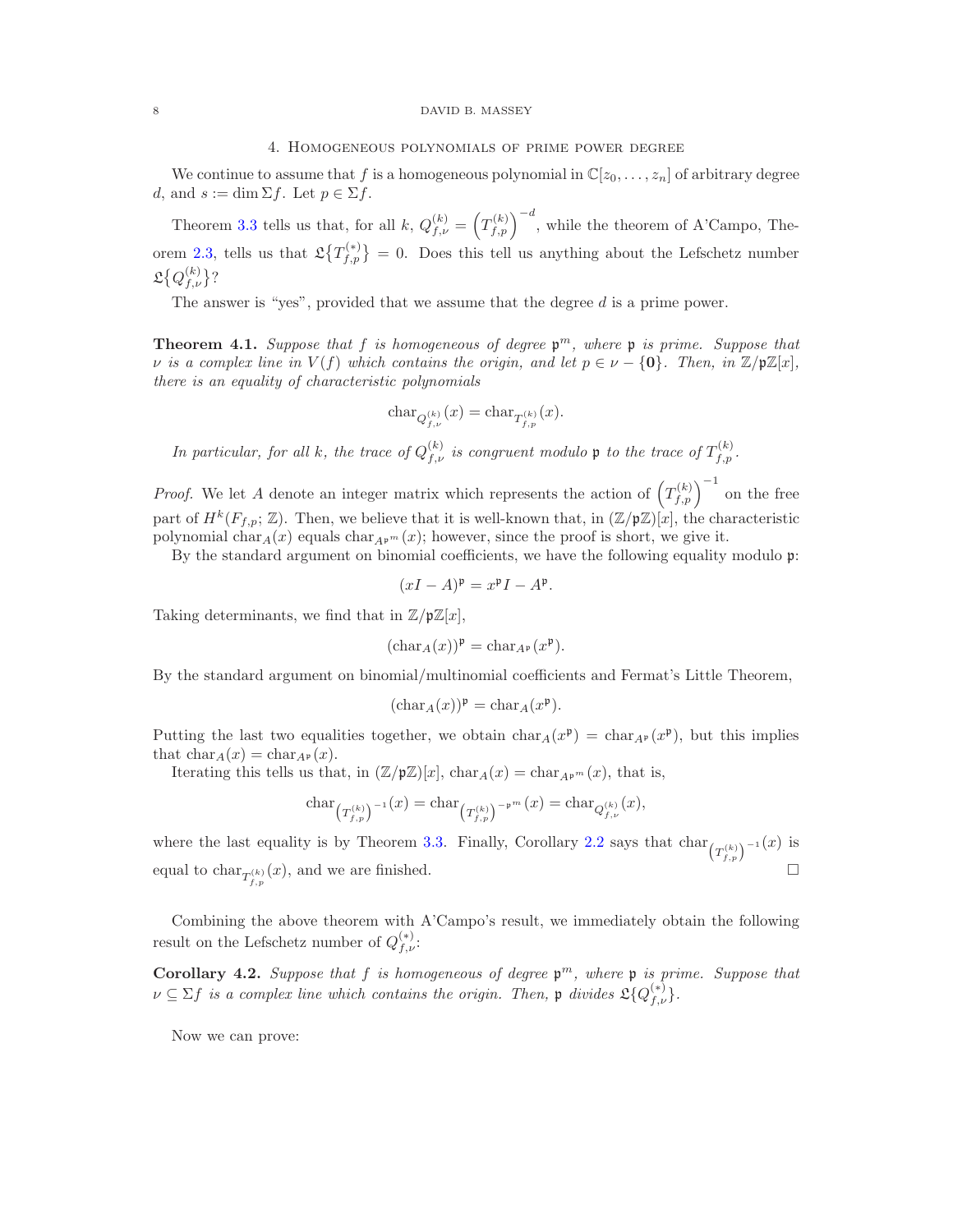**Theorem 4.3.** Suppose that  $s := \dim \Sigma f \geq 1$ ,  $n - s \geq 1$ , and  $f \in \mathbb{C}[z_0, \ldots, z_n]$  is homogeneous *of degree* p <sup>m</sup>*, where* p *is prime. Let* C *be an* s*-dimensional components of* Σf*, let* ν *be a line through the origin such that*  $\nu - \{0\} \subseteq C^{\circ}$ , and let  $p \in \nu - \{0\}$ . Let  $r_C$  be the remainder when  $\mu_C^{\circ} - (-1)^{n+1-s}$  *is divided by* **p**.

*Then the algebraic multiplicity*  $e_{\nu}(1)$  *of the eigenvalue* 1 *for*  $Q_{f,\nu}^{(n-s)}$  *acting on*  $H^{n-s}(F_{f,p};\mathbb{Z})$ *satisfies*

$$
e_{\nu}(1) \leq \mu_C^{\circ} - \frac{r_C}{2}
$$

*or, equivalently*

$$
e_{\nu}(1)\leq \frac{\mu_C^\circ+\mathfrak{p}\left\lfloor\frac{\mu_C^\circ-(-1)^{n+1-s}}{\mathfrak{p}}\right\rfloor+(-1)^{n+1-s}}{2},
$$

*where*  $\vert \cdot \vert$  *denotes the floor function.* 

*Proof.* First note that  $n - s \ge 1$  implies that  $\widetilde{H}^{(n-s)} = H^{(n-s)}$ . By definition of the remainder, we have non-negative integers M and  $r_C$  such that  $\mu_C^{\circ} - (-1)^{n+1-s} = \mathfrak{p}M + r_C$  where  $0 \leq r_C < \mathfrak{p}$ .

Now, the number of eigenvalues of  $Q_{f,\nu}^{(n-s)}$ , counted with multiplicities is, of course,  $\mu_C^{\circ}$ , while  $e_{\nu}(1)$  is the number of these eigenvalues which equal 1. Denote the trace of  $Q_{f,\nu}^{(n-s)}$  by trc<sub>v</sub> and consider the trivial equality

$$
\mu_C^{\circ} = \frac{\mu_C^{\circ} + \text{trc}_{\nu}}{2} + \frac{\mu_C^{\circ} - \text{trc}_{\nu}}{2}.
$$

We claim that

$$
e_{\nu}(1) \le \frac{\mu_C^{\circ} + \text{trc}_{\nu}}{2}
$$

.

Suppose to the contrary that

$$
e_{\nu}(1) > \frac{\mu_C^{\circ} + \text{trc}_{\nu}}{2} = \text{trc}_{\nu} + \frac{\mu_C^{\circ} - \text{trc}_{\nu}}{2}.
$$

Then there would be less than  $\frac{\mu_C^o - \text{trc}_{\nu}}{2}$  eigenvalues which are not 1 whose sum  $S_{\nu}$  is such that  $\text{trc}_{\nu} = e_{\nu}(1) + S_{\nu}$ . By Corollary [3.4,](#page-5-1) all of the eigenvalues of  $Q_{f,p}^{(n-s)}$  are roots of unity and so the smallest that  $S_{\nu}$  could be would occur if all of the eigenvalues in its sum were  $-1$ , i.e.,

$$
S_{\nu} > (-1) \left( \frac{\mu_C^{\circ} - \text{trc}_{\nu}}{2} \right).
$$

But then we would have

$$
\text{trc}_{\nu} = e_{\nu}(1) + S_{\nu} > \text{trc}_{\nu} + \frac{\mu_C^{\circ} - \text{trc}_{\nu}}{2} + (-1) \left( \frac{\mu_C^{\circ} - \text{trc}_{\nu}}{2} \right) = \text{trc}_{\nu},
$$

a contradiction. Thus,  $e_{\nu}(1) \leq \frac{\mu_C^{\circ} + \text{trc}_{\nu}}{2}$ .

As  $n \geq 2$ ,  $F_{f,p}$  is connected and so the trace of  $Q_{f,\nu}^{(0)}$  is equal to 1. Hence, by Theorem [4.1,](#page-7-0)  $1 + (-1)^{n-s}$  trc<sub>v</sub> = p $\hat{m}$  for some integer  $\hat{m}$ , or trc<sub>v</sub> = p $m + (-1)^{n+1-s}$  where  $m = (-1)^{n-s} \hat{m}$ . Of course, since the eigenvalues are all roots of unity, we have the inequality

$$
\mathfrak{p}m + (-1)^{n+1-s} = \text{trc}_{\nu} \leq \mu_C^{\circ} = \mathfrak{p}M + r_C + (-1)^{n+1-s}.
$$

Therefore

$$
m\leq M+\frac{r_C}{\mathfrak{p}},
$$

and, as m and M are integers and  $0 \leq r_C < \mathfrak{p}$ , we conclude that  $m \leq M$  and so

$$
\operatorname{trc}_{\nu} = \mathfrak{p}m + (-1)^{n+1-s} \le \mathfrak{p}M + (-1)^{n+1-s} = \mu_C^{\circ} - r_C.
$$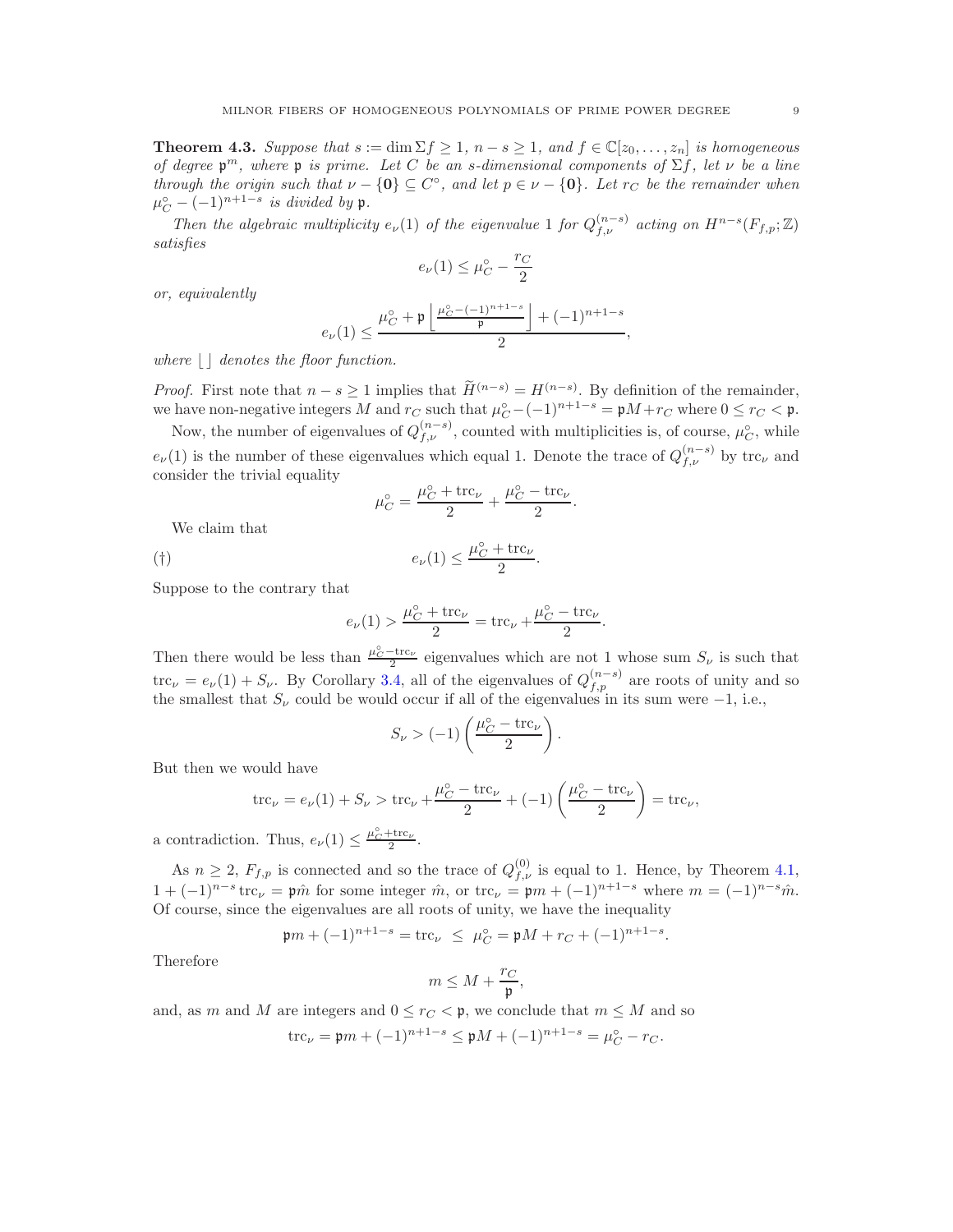Finally, from (†), we find

$$
e_{\nu}(1) \le \frac{\mu_C^{\circ} + \text{trc}_{\nu}}{2} \le \frac{\mu_C^{\circ} + \mu_C^{\circ} - r_C}{2} = \mu_C^{\circ} - \frac{r_C}{2},
$$

as desired.

The equivalent inequality in the statement is obtained from this by considering  $\mu_C^{\circ} - (-1)^{n+1-s} =$  $\mathfrak{p}M + r_C$  and dividing by **p** to obtain

$$
\frac{\mu_C^{\circ} - (-1)^{n+1-s}}{\mathfrak{p}} = M + \frac{r_C}{\mathfrak{p}},
$$

which implies that

$$
\left\lfloor \frac{\mu_C^{\circ} - (-1)^{n+1-s}}{\mathfrak{p}} \right\rfloor = M.
$$

Thus,

$$
r_C = \mu_C^{\circ} - (-1)^{n+1-s} - \mathfrak{p}\left\lfloor \frac{\mu_C^{\circ} - (-1)^{n+1-s}}{\mathfrak{p}} \right\rfloor
$$

and the equivalent inequality follows.  $\Box$ 

By combining Theorem [2.6](#page-3-0) with Theorem [4.4,](#page-9-0) we conclude:

<span id="page-9-0"></span>**Theorem 4.4.** Suppose that  $f \in \mathbb{C}[z_0, \ldots, z_n]$  is homogeneous of degree  $\mathfrak{p}^m$ , where  $\mathfrak{p}$  is prime, *and let*  $s := \dim \Sigma f$ *. For each s-dimensional component* C of  $\Sigma f$ *, let*  $r_C$  *be the remainder when*  $\mu_C^{\circ} - (-1)^{n+1-s}$  *is divided by* **p**.

*Then, we have the following upper-bound on the rank of the free abelian group*  $\widetilde{H}^{n-s}(F_{f,0}; \mathbb{Z})$ :

$$
\mathop{\rm rank}\nolimits \widetilde{H}^{n-s}(F_{f,{\bf 0}};\mathbb{Z})\leq \sum_{C}\left\lfloor\mu_{C}^\circ-\frac{r_C}{2}\right\rfloor=\sum_{C}\left\lfloor\frac{\mu_{C}^\circ+\mathfrak{p}\left\lfloor\frac{\mu_{C}^\circ-(-1)^{n+1-s}}{\mathfrak{p}}\right\rfloor+(-1)^{n+1-s}}{2}\right\rfloor.
$$

*Proof.* This follows immediately from Theorem [2.6](#page-3-0) and Theorem [4.4,](#page-9-0) except for the case when  $n - s = 0$ , which once again requires a special small argument.

Suppose  $n - s = 0$ . We use our notation and results from Proposition [3.1.](#page-3-1) So, consider the irreducible factorization  $f = \prod_{k=1}^r g_k^{a_k}$  at the origin, and recall that  $\mu_k^{\circ} = a_k - 1$  and rank  $\widetilde{H}^0(F_{f,0};\mathbb{Z}) = \gcd\{a_k\}_k - 1.$ 

If  $\gcd\{a_k\}_k = 1$ , the desired inequality holds. So suppose that  $\gcd\{a_k\}_k > 1$ . Since  $\gcd\{a_k\}_k$ divides the degree, it must be a positive power of  $\mathfrak{p}$ ; in particular,  $\mathfrak{p}$  divides each  $a_k = \mu_k^{\circ} + 1$ . Then, for all k,  $\mu_k^{\circ} - (-1)^{n+1-s} = \mu_k^{\circ} - (-1)^1 = a_k$  is divisible by p and so the summands in the desired inequality are simply  $\mu_k^{\circ}$ . Hence, the desired inequality is that of Item 2 of Proposition [3.1.](#page-3-1)

# 5. Examples

Example 5.1. Let us first look at an example of Siersma, where it is easy to determine rank  $H^1(F_{f,0};\mathbb{Z})$  precisely.

Let  $f = z^2y - xy^2$ . So  $n = 2$ , f has degree 3, and

$$
\Sigma f = V(-y^2, z^2 - 2xy, 2zy) = V(y, z) = x
$$
-axis.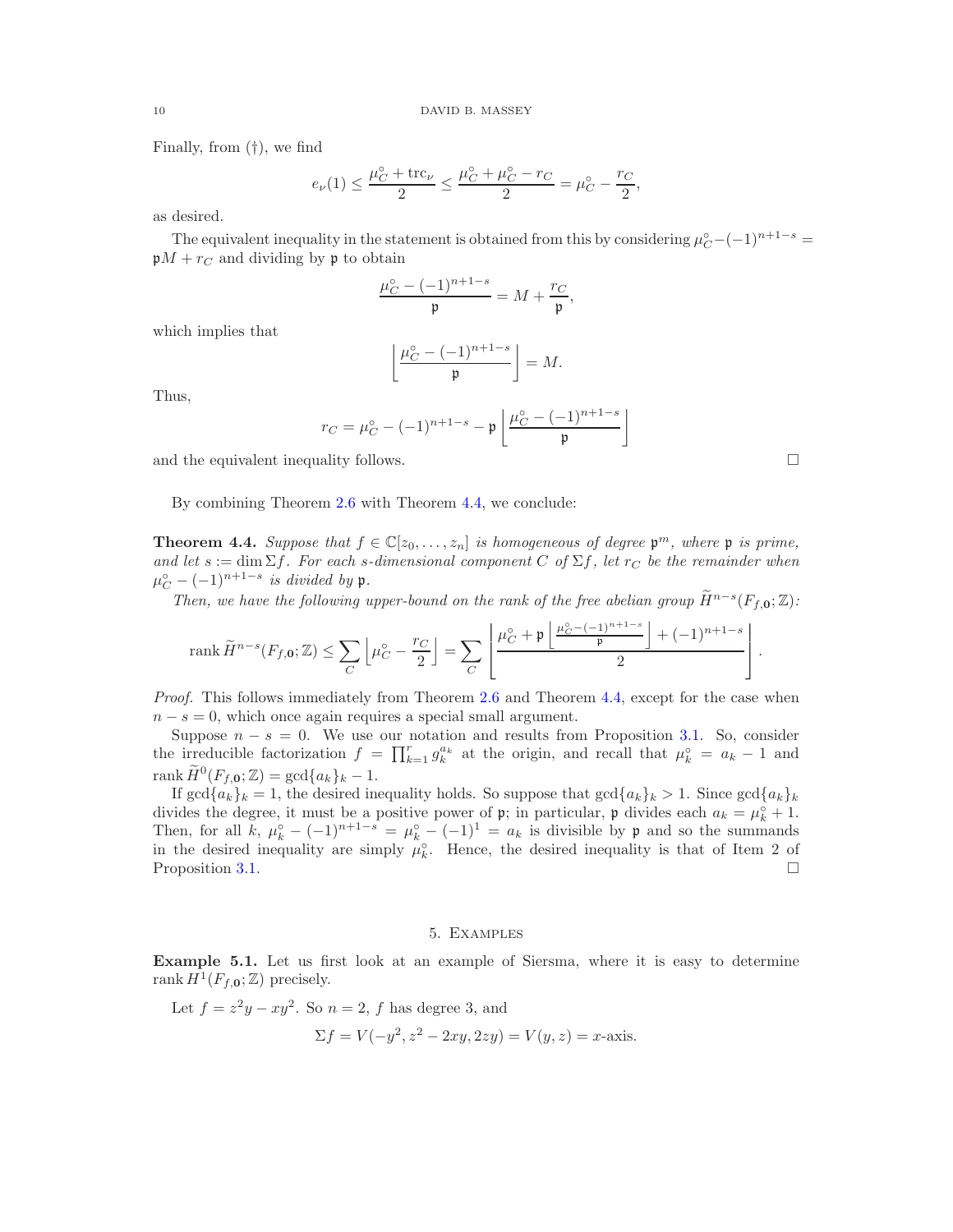Thus, there is only one component of  $\Sigma f$ ,  $\nu = \mathbb{C} \times \{(0,0)\}\$ ,  $s = \dim \Sigma f = 1$ , and we calculate  $\mu_{\nu}^{\circ}$ by slicing with  $x = 1$  and calculating with proper intersections of analytic cycles at  $(y, z) = (0, 0)$ inside  $x = 1$ :

$$
\mu_{\nu}^{\circ} = (V(z^2 - 2y, zy))_{\mathbf{0}} = (V(z^2 - 2y) \cdot V(zy))_{\mathbf{0}} =
$$
  

$$
(V(z^2 - 2y) \cdot (V(z) + V(y)))_{\mathbf{0}} = (V(-2y, z))_{\mathbf{0}} + (V(z^2, y))_{\mathbf{0}} = 1 + 2 = 3.
$$

Thus the "classical" bound easy bound from [\[10\]](#page-11-0) is that rank  $H^1(F_{f,0};\mathbb{Z}) \leq 3$ , while the bound obtained from Theorem [4.4](#page-9-0) is

rank 
$$
H^1(F_{f,0}; \mathbb{Z}) \le \left[ \frac{3 + 3 \left[ \frac{3 - (-1)^2}{3} \right] + (-1)^2}{2} \right] = 2.
$$

Note that we obtain the same bound by using Item 5 of Corollary [3.5.](#page-5-0)

However, rank  $H^1(F_{f,0};\mathbb{Z})$  can be easily calculated. As f is homogeneous,  $F_{f,0}$  is diffeomorphic to  $f^{-1}(1)$ . Thus we consider the set where  $z^2y - xy^2 = 1$ . Noting that y cannot be zero, we can solve this for  $x$  and obtain

$$
x = \frac{z^2y - 1}{y^2}.
$$

Therefore the Milnor fiber is diffeomorphic to  $\mathbb{C}^* \times \mathbb{C}$  and so is homotopy-equivalent to a circle. Thus, rank  $H^1(F_f, \mathbf{o}; \mathbb{Z}) = 1$ .

**Example 5.2.** Let 
$$
f = u^{25} + w^{24}z - x^{22}yz^2
$$
. So  $n = 4$  and  $\mathfrak{p} = 5$ . We find  
\n
$$
\Sigma f = V(25u^{24}, 24w^{23}z, -22x^{21}yz^2, -x^{22}z^2, w^{24} - 2x^{22}yz) =
$$
\n
$$
V(u, w, x) \cup V(u, w, z) = C_1 \cup C_2.
$$

Thus  $s = 2$ , and so for each  $C_i$ ,  $\mu_{C_i}^{\circ} - (-1)^{n+1-s} = \mu_{C_i}^{\circ} + 1$ .

We calculate  $\mu_{C_1}^{\circ}$  and  $\mu_{C_2}^{\circ}$  by calculating the Milnor numbers at the origin of  $f_{y_0,z_0} := u^{25} +$  $w^{24}z_0 - x^{22}y_0z_0^2$  and  $f_{x_0,y_0} := u^{25} + w^{24}z - x_0^{22}y_0z^2$ , for generic  $x_0, y_0$ , and  $z_0$ . We leave it as an exercise to show that

$$
\mu_{C_1}^{\circ} = 24 \cdot 23 \cdot 21 = 11,592
$$
 and  $\mu_{C_2}^{\circ} = 24 \cdot 23 + 24 \cdot 24 = 1128.$ 

Therefore the naïve bound given by Theorem [2.6](#page-3-0) is

rank  $H^2(F_{f,0};\mathbb{Z}) \le 11,592 + 1128 = 12,720.$ 

But now we calculate the  $r_{C_i}$ 's and apply Theorem [4.4.](#page-9-0) In  $\mathbb{Z}/5\mathbb{Z}$ , we have

$$
\mu_{C_1}^{\circ} + 1 = 24 \cdot 23 \cdot 21 + 1 = (-1)(-2)(-4) + 1 = -7 = 3
$$

and

$$
\mu_{C_2}^{\circ} + 1 = 24 \cdot 47 + 1 = (-1)(2) + 1 = -1 = 4.
$$

Thus  $r_{C_1} = 3$  and  $r_{C_2} = 4$ , and so Theorem [4.4](#page-9-0) tells us that

$$
\text{(†)} \qquad \text{rank } H^2(F_{f,0};\,\mathbb{Z}) \le \left\lfloor 11,592 - \frac{3}{2} \right\rfloor + (1128 - 2) = 12,716,
$$

which, of course, is an improvement.

In this particular example, we can say more. Adding the  $u^{25}$  term gives a Milnor fiber which is homotopy-equivalent to the one-point union of 24 copies of the suspension of the Milnor fiber of  $g := w^{24}z - x^{22}yz^2 \in \mathbb{C}[w, x, y, z]$ . Hence the rank of  $H^2(F_{f,0}; \mathbb{Z})$  must be a multiple of 24, and so (†) implies that

$$
rank H^2(F_{f,0};\mathbb{Z}) \le (529)(24) = 12,696.
$$